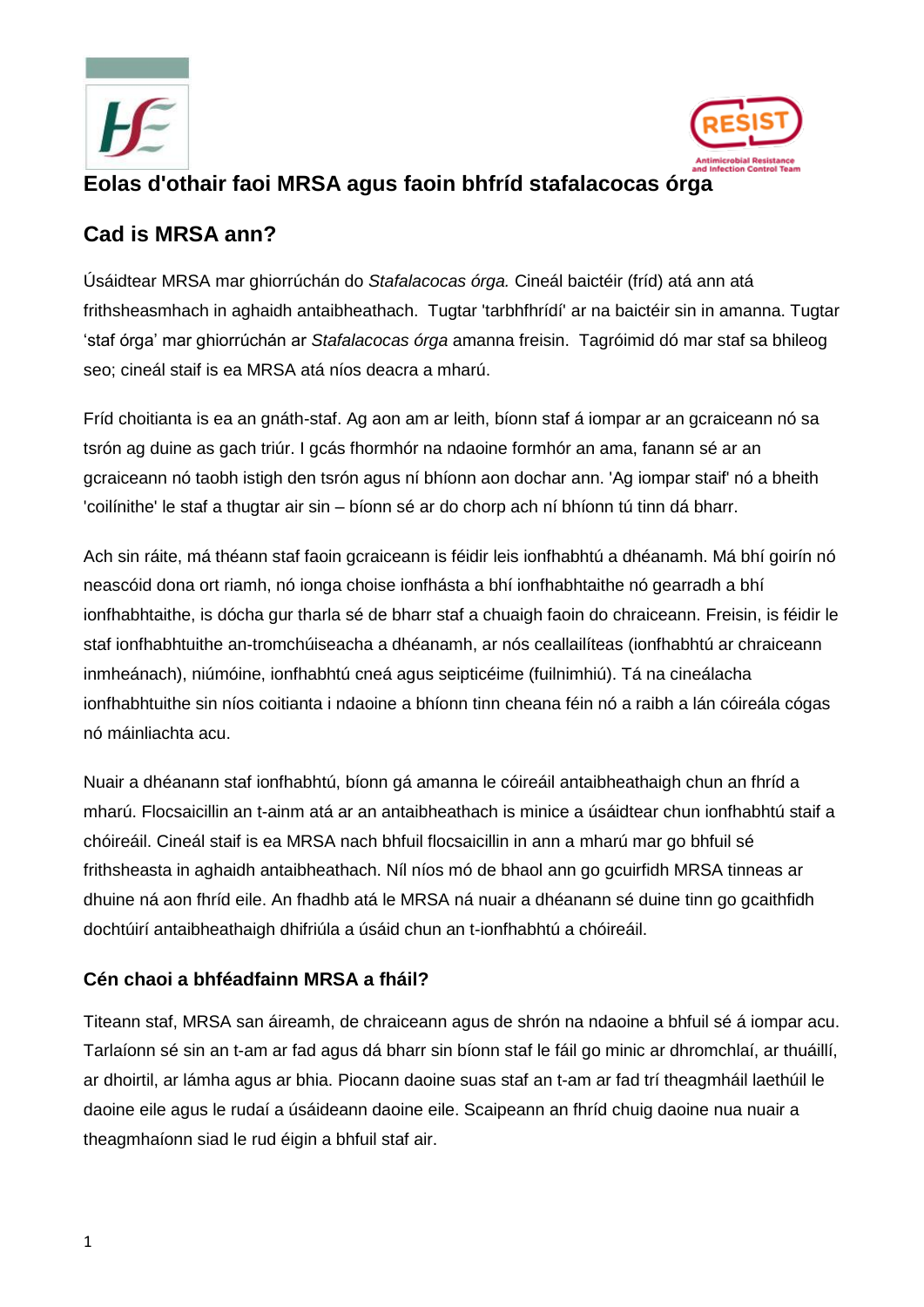



Fiche nó tríocha bliain ó shin, tarbhfhríd ospidéil a bhí san MRSA i gcónaí, geall leis, agus is annamh go mbíodh sé ar dhaoine nach raibh san ospidéal riamh. Tá sé sin athraithe anois, cé gur mó go mór an seans atá ann go fóill go mbeidh daoine a chaitheann a lán ama san ospidéal nó i dtithe altranais ag iompar MRSA. Tá MRSA chomh coitianta anois go mbíonn daoine ag iompar MRSA amanna fiú mura bhfuil aon teagmháil acu le hospidéil ná le tithe altranais. MRSA I roinnt tíortha, tá cineálach MRSA ann a scaipeann i measc an phobail den chuid is mó – i gclubanna spóirt mar shampla.

### **Conas a bheidh a fhios agam go bhfuil MRSA agam?**

Ní bheidh a fhios agat go bhfuil MRSA agat mura bhfaighfear amach é i dtástáil saotharlainne. I gcás a lán daoine a thagann chuig an ospidéal, tógtar 'maipín' as a srón nó a gcraiceann chun a sheiceáil an bhfuil siad ag iompar MRSA. Gnáthamh simplí atá ansin ina gcuimlítear maipín – atá cosúil le baitín cadáis – suas i do shrón nó ar do chraiceann chun sampla a thógáil.

### **Cad a tharlóidh má bhíonn MRSA agam san ospidéal?**

Déanann na hospidéil iarracht stop a chur le scaipeadh MRSA mar go bhfuil a lán de na daoine san ospidéal an-tinn agus an-leochaileach cheana féin. Má fhaigheann daoine atá an-leochaileach ionfhabhtú MRSA is féidir deacracht a bheith lena chóireáil mar nach n-oibríonn na gnáthantaibheathaigh go rómhaith. Caithfidh na dochtúirí antaibheathaigh speisialta a úsáid.

Má tá MRSA agat, b'fhéidir go bhfaighfeá do chúram i seomra aonair. Beidh an fhoireann ospidéil a bheidh ag tabhairt aire duit an-chúramach a lámha a ghlanadh tar éis a bheith ag déanamh cúraim duit, agus b'fhéidir go mbeadh naprúin agus miotóga orthu nuair a bheidís ag déanamh tascanna áirithe. Amanna, ordófar cógais duit ar nós lóiseanna níocháin, uachtair, ungthaí nó púdar chun fáil réidh le MRSA. Tógtar na céimeanna sin chun cosaint a thabhairt duit féin nó d'othair eile a d'fhéadfadh a bheith an-tinn agus gan iad in ann déileáil le hionfhabhtú eile.

### **Conas is féidir stop a chur le scaipeadh MRSA?**

An bealach is fearr le stop a chur le scaipeadh gach fríde geall leis, MRSA san áireamh, ná do lámha a ní go maith. Ní mór na lámha a ní roimh agus tar éis aon chóiriú a bhíonn ar chneá a athrú, nó a bheith ag láimhsiú aon diltálairí nó feadáin atá ag dul isteach sa chorp. Má tá MRSA agat, is féidir leat cuidiú le foireann an ospidéil má mheabhraíonn tú dóibh a lámha a ní tar éis cúram a dhéanamh duit. Má tá a fhios agat go bhfuil MRSA agat, is fearr gan mórán teagmhála a bheith agat le hothair eile nuair a bheidh tú san ospidéal, agus is fearr gan a bheith ag roinnt